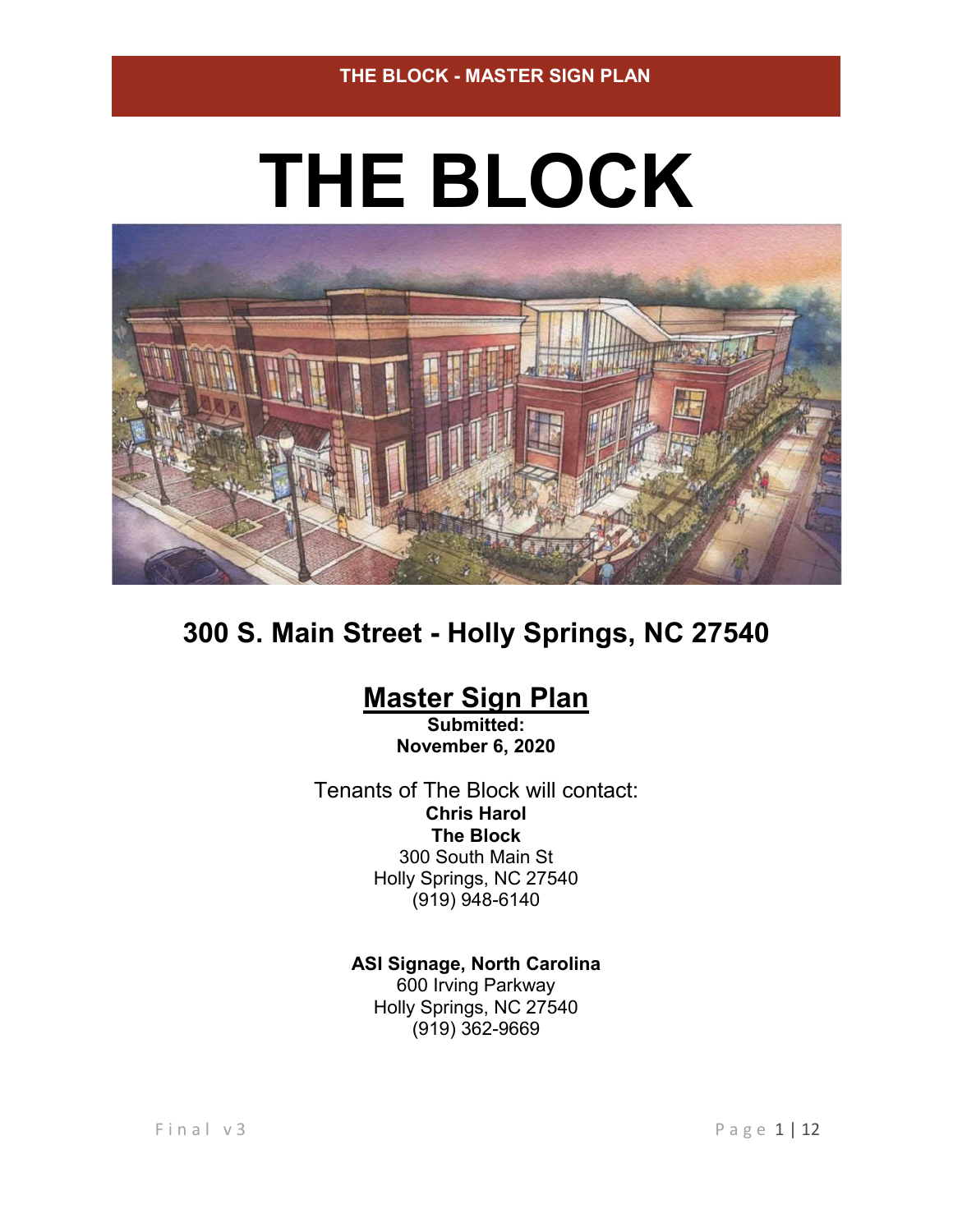The purpose of this Master Sign Plan is to maintain an aesthetically pleasing environment while still allowing tenants to make an attractive statement with their business signage. All signage within The Block is subject to the guidelines herein, as well as Holly Springs Zoning Ordinance: Section 7.03: Sign Regulations.

### *EXTERIOR TENANT WALL SIGNAGE*

- All signage must have prior Landlord approval and approved permits from the Town of Holly Springs.
- Raceway mounted signs are not permitted.
- Face lit Signs and Thermoformed Signs are not permitted.

## Lower Level Tenants

### Requirements**:**

**Elevations:** North, South, East and West elevations; all signage to be located above the tenant spaces with landlord approval.

**Styles:** There are 3 basic styles of lower level tenant signage. All retail tenants can have hanging signage and may also choose between wall signage or projecting signage.

- $\circ$  Wall Signage: mounted flat to the exterior wall (either direct mounted or mounted to a backer panel.
- o Projecting Signage: mounted with brackets and projecting off the exterior wall.
- $\circ$  Hanging Signage: mounted to the canopy/awning over a tenant's frontage.

o

**Lighting**: All signage must be electric and comply with the following:

- o Halo-lit letters/logo
- o Colored LEDs are permitted.
- o All letters and letter faces will be white or silver unless a Trademarked logo is approved by Landlord.
- $\circ$  Trademarked logos are allowed with Landlord approval and restrictions on size listed herein.

**Sizes:**

- $\circ$  For the North, East, and West Elevations Lower level tenants signs must not exceed 5% of the square footage of their lower level frontage (calculated as the width of their frontage x 18 ft height) nor exceed Holly Springs UDO sign limitations as per the following:
- o For the South Elevation Lower level tenants signs must not exceed 3% of the square footage of their lower level frontage (calculated as the width of their frontage x 18 ft height) nor exceed Holly Springs UDO sign limitations as per the following: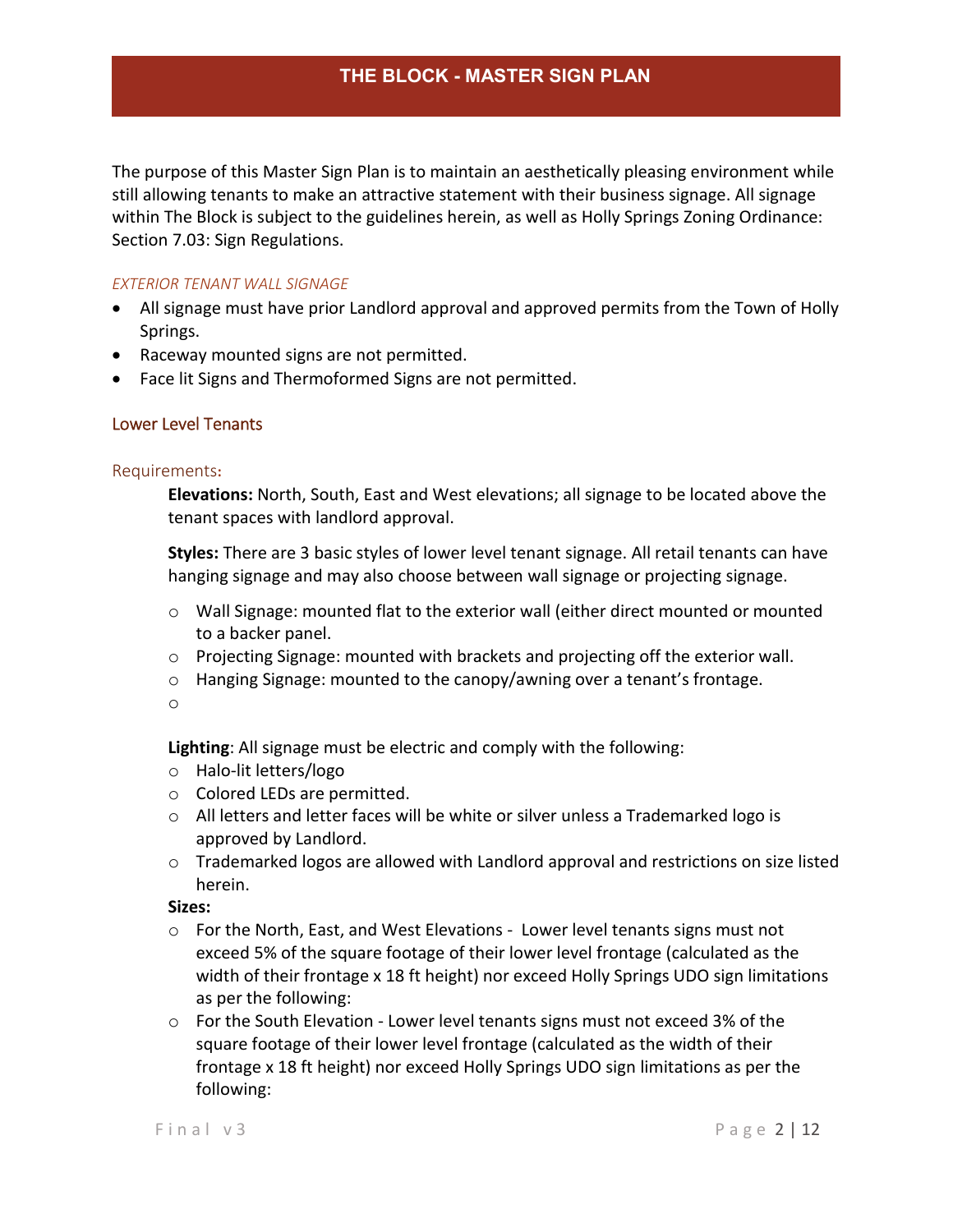**Font**: Tenants are encouraged to use their own font style:

- o All fonts are subject to Landlord approval.
- $\circ$  Tenant's chosen fonts must be able to be fabricated into halo-lit letters.

**Wall Signage:** Ground floor tenants must have signage directly mounted to the wall and meet the following conditions:

- o No tenant signage may cover building architecture elements or features.
- o Copy Area: Encompassed in a 30" high x 168" wide "rectangle"
- $\circ$  All tenants are allowed a maximum of 31.3 square feet of signage per elevation or 5% of their frontage square footage (whichever is less).
- o Letter Height: Maximum of 24" high and minimum of 6" high.

**Projecting or Hanging Signage:** First floor tenants may choose to have a pedestrian oriented projecting sign in addition to wall signage subject to the following conditions:

- $\circ$  Projecting signage not to exceed 10 sq. ft. with a minimum height and width of 2'.
- o 8' minimum clearance required from grade to bottom of sign.
- o 4' maximum projection from building.
- $\circ$  Signs may be mounted to the building canopies/awnings with approval of the landlord as long as there is 8' minimum clearance required from grade to bottom of sign
	- The location and height of the projecting signage will be predetermined by the original construction.
	- Changes of location and height are strictly prohibited.
	- Property Owner will provide various options for mounting brackets for tenants to choose from.
	- If tenant chooses not to have a projecting sign, a pre-determined light fixture will mount in place of the sign.
	- No additional light fixtures will be allowed.
	- Electrical wiring will already be at the sign location; final connection of illuminated signage will be the responsibility of the tenant's electrician and/or sign contractor.
	- All signs will be aluminum or stainless steel with routed copy.
	- All signs must be maintained and in good repair.
- **Suspended Signage:** First floor tenants may also choose to have a pedestrian oriented suspended signage in addition to wall signage subject to the following conditions:
	- $\circ$  Projecting signage not to exceed 2 sq. ft. with a height of 1' and width of 2'.
	- o 8' minimum clearance required from grade to bottom of sign.
	- o 4' maximum projection from building.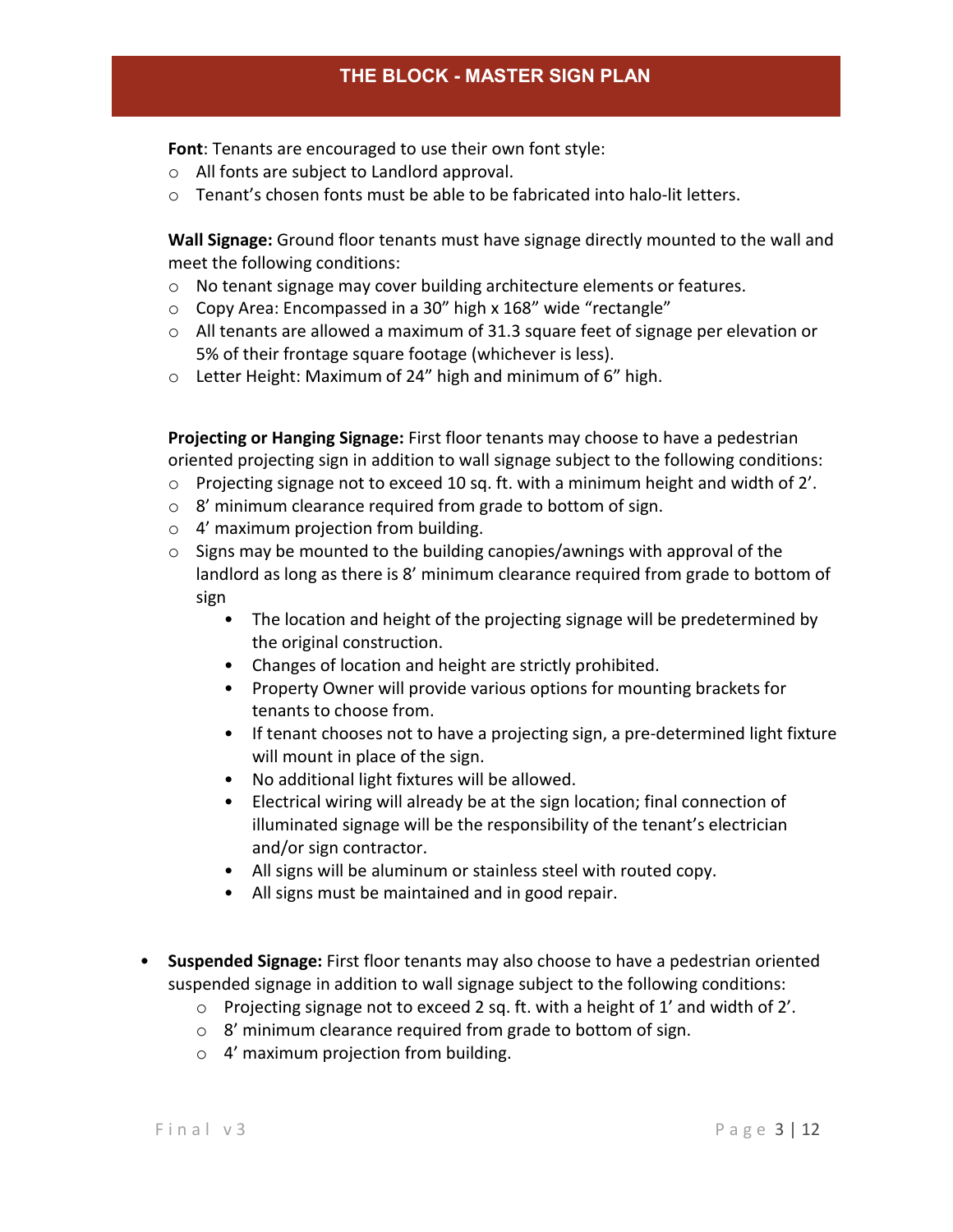o Signs may be mounted to the building canopies/awnings with approval of the landlord as long as there is 8' minimum clearance required from grade to bottom of sign

## Upper Level Tenants

**All Upper Level signage requests must be approved by the Landlord\*\***

**\*\*Tenants occupying 3000+ square feet on the upper level may be allowed exterior wall signage at the discretion of the Landlord and only in locations specified by the MSP.**

**Continued on Next Page**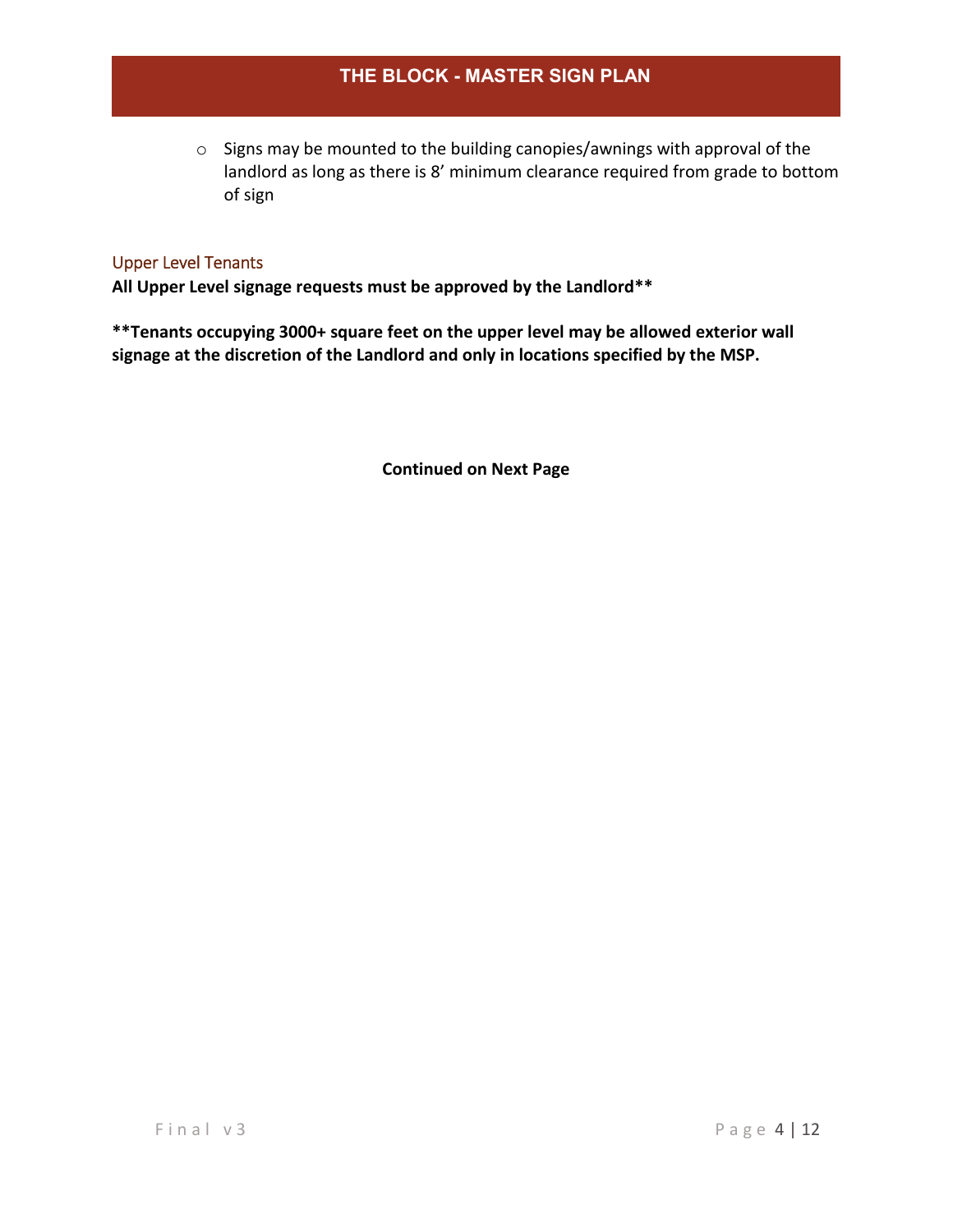#### TENANT SIGNAGE DEMONSTRATIONS



Reverse-Channel Halo Lighted Letters constructed of aluminum (2" deep). Halo illumination via LEDs. 120 Volts. All wiring UL approved. Letters mounted to aluminum sign pan (21/2" deep) via 11/2" stand-off spacers with non-corrosive fasteners.

Backplate/Sign Cloud: Aluminum sign pan (21% deep) with satin clear coat<br>Letter Color: All colors subject to Landlord approval. Colors must include PMS and Paint Codes to be considered. Halo Illumination: LED lighting can include colors subject to Landlord approval. NO SUBSTITUTIONS WILL BE ALLOWED



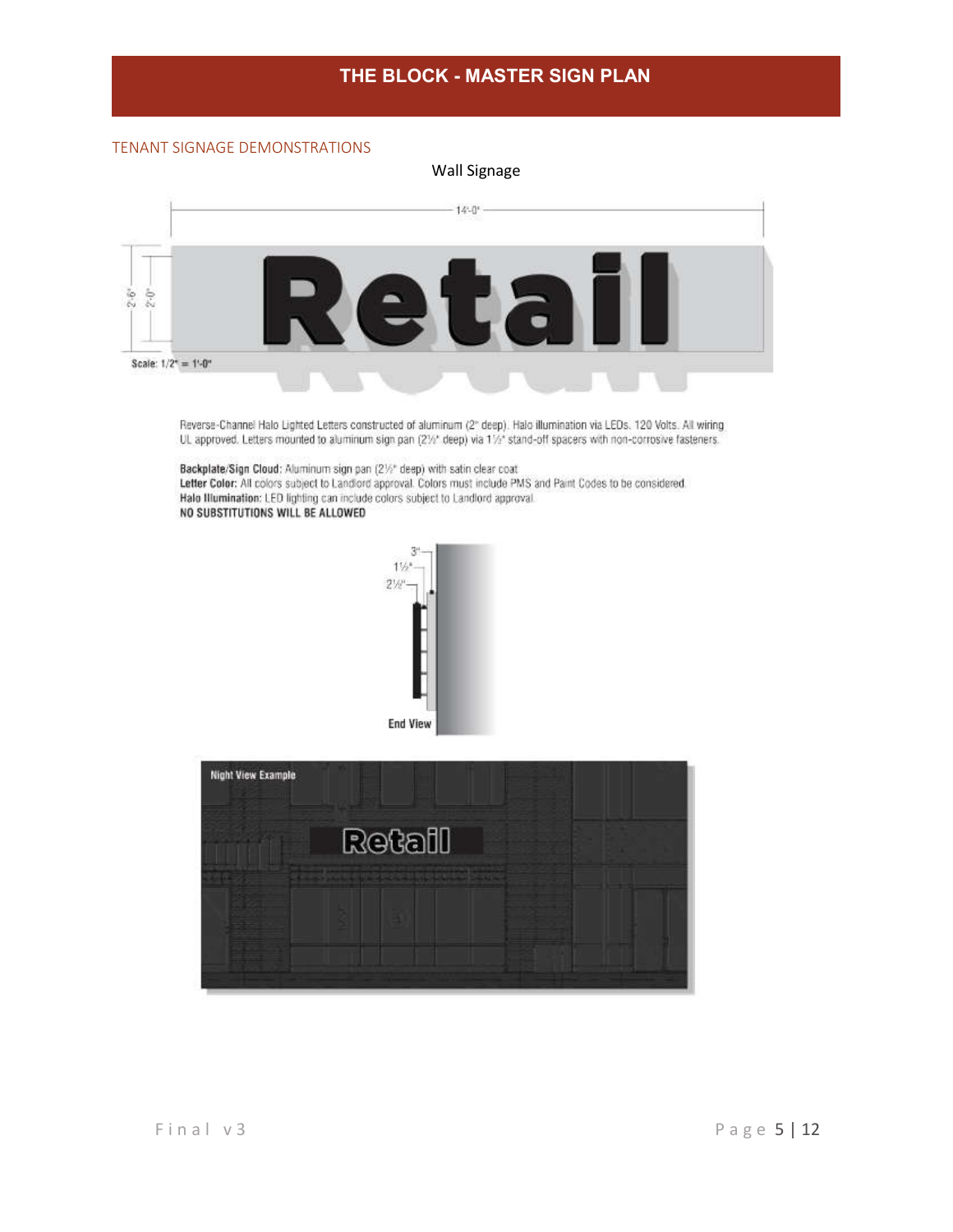## **EXAMPLES OF PERMITTED WALL SIGNAGE**





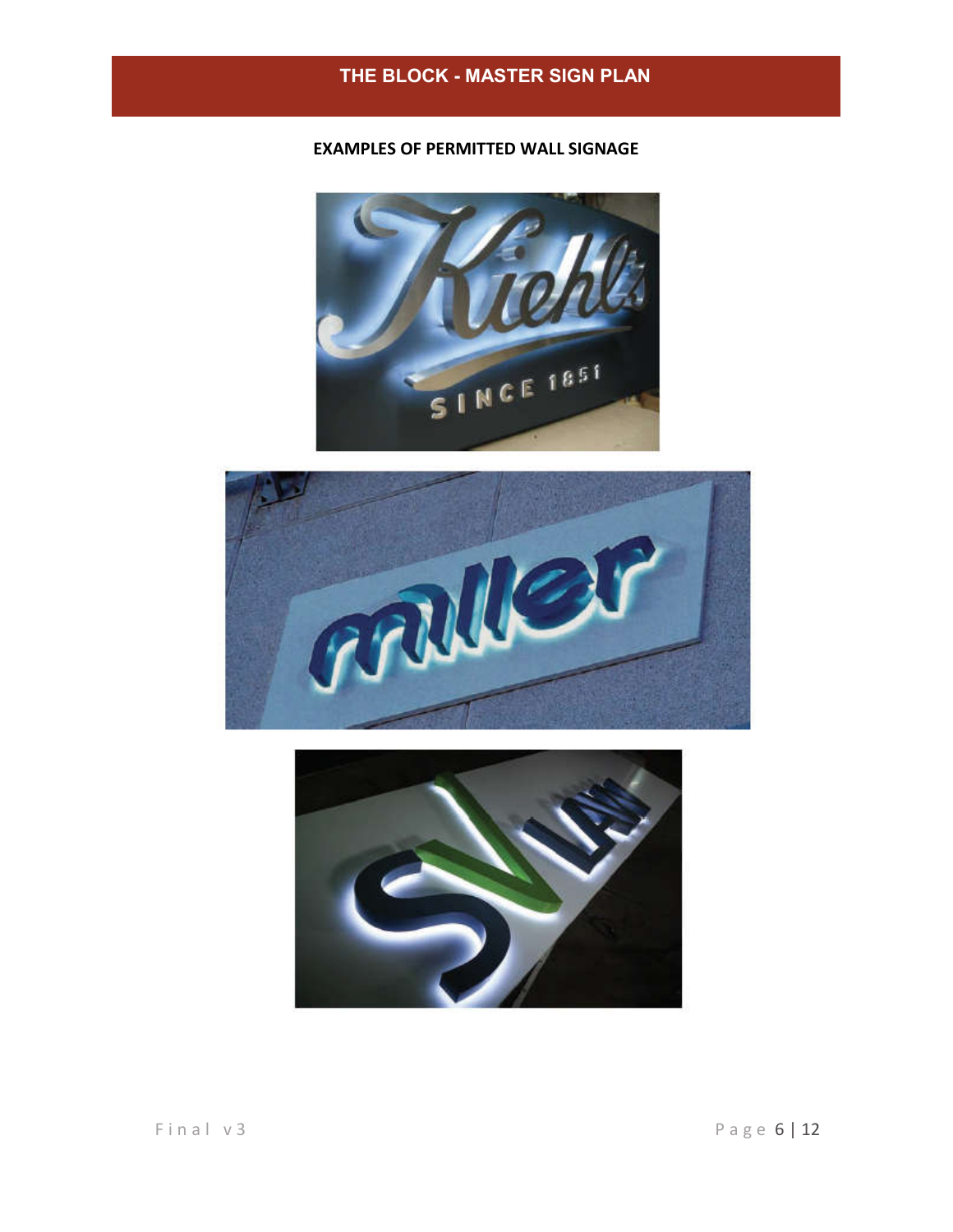## **PROJECTING or HANGING SIGNAGE**

## **Example of acceptable projecting sign dimensions**

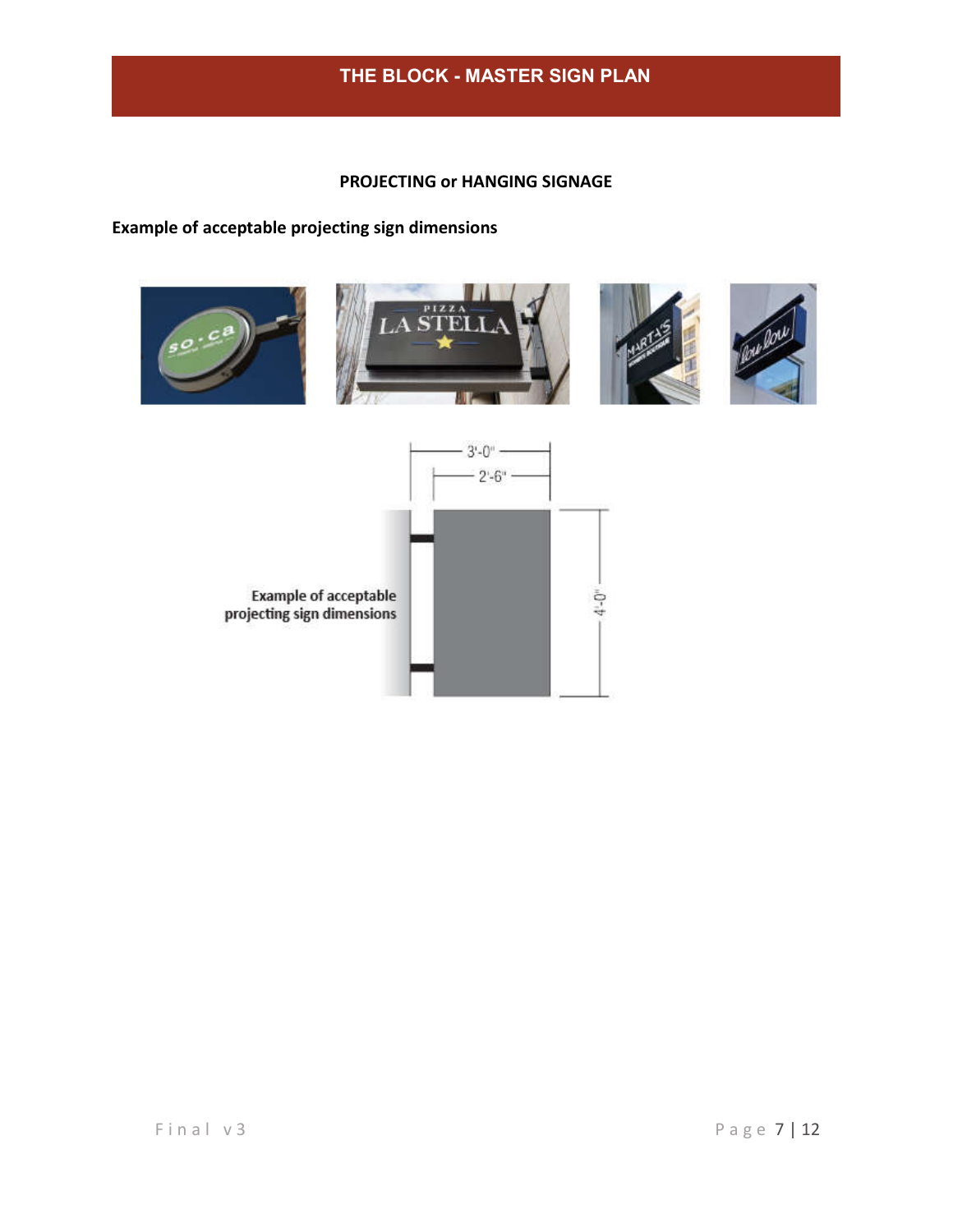**EAST ELEVATION - AREA A**



**Main St.**

**Upper Elevation: 3222 SQFT Lower Elevation: 1880 SQFT TOTAL OVERALL: 5,102 SQFT**

**WEST ELEVATION - AREA A**



**Avent Ferry Rd**

**3rd Floor Elevation: 1633 SQFT 2nd Floor Elevation: 1143 SQFT 1st Floor Elevation: 1143 SQFT TOTAL OVERALL: 3,920 SQFT**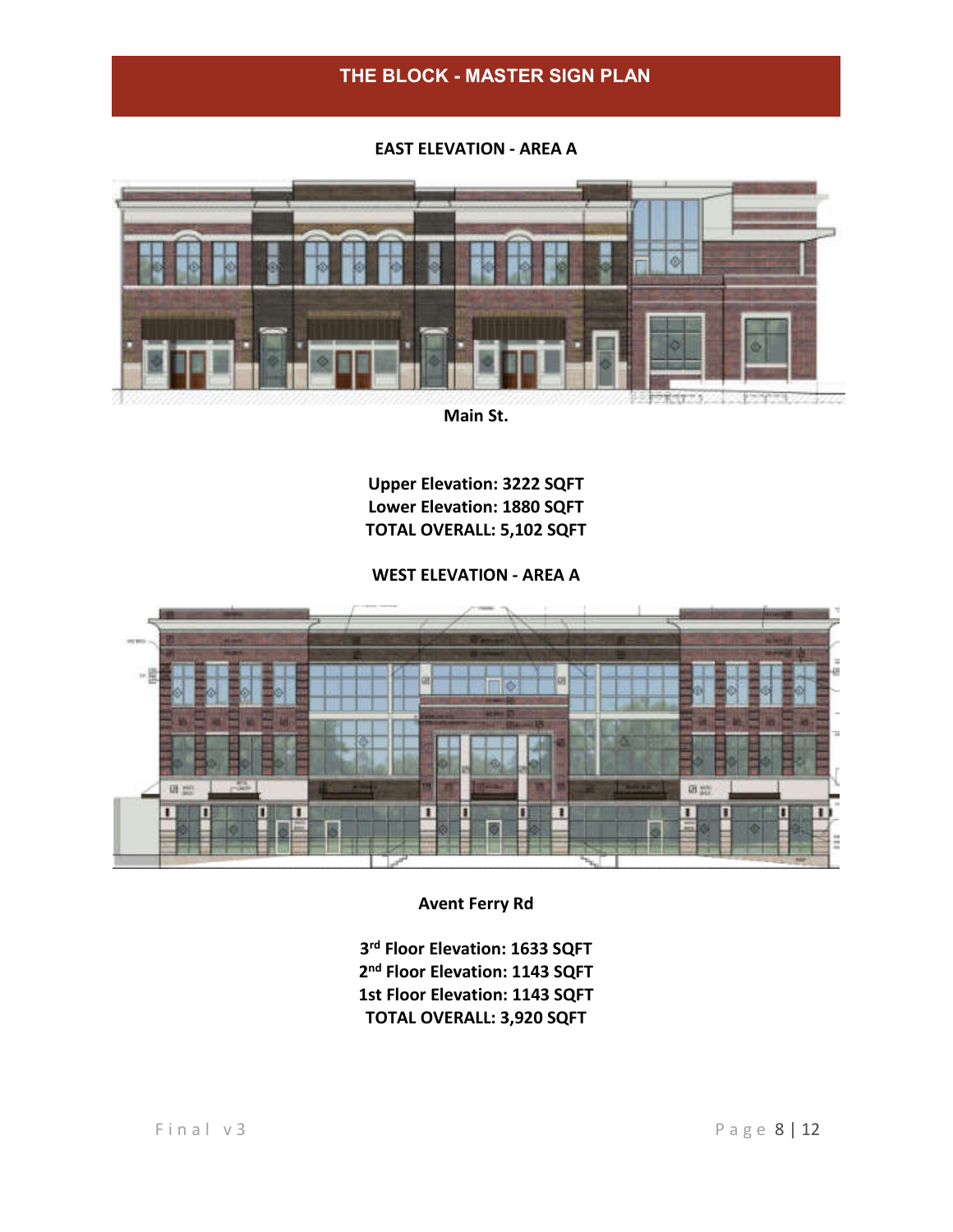## **NORTH ELEVATION**



**Rogers St.**

**Upper Elevation: 7837 SQFT Lower Elevation: 3227SQFT TOTAL OVERALL: 11064 SQFT**

#### **SOUTH ELEVATION**



**3rd Floor Elevation: 3734 SQFT 2nd Floor Elevation: 2529 SQFT 1st Floor Elevation: 2529 SQFT TOTAL OVERALL: 8792 SQFT**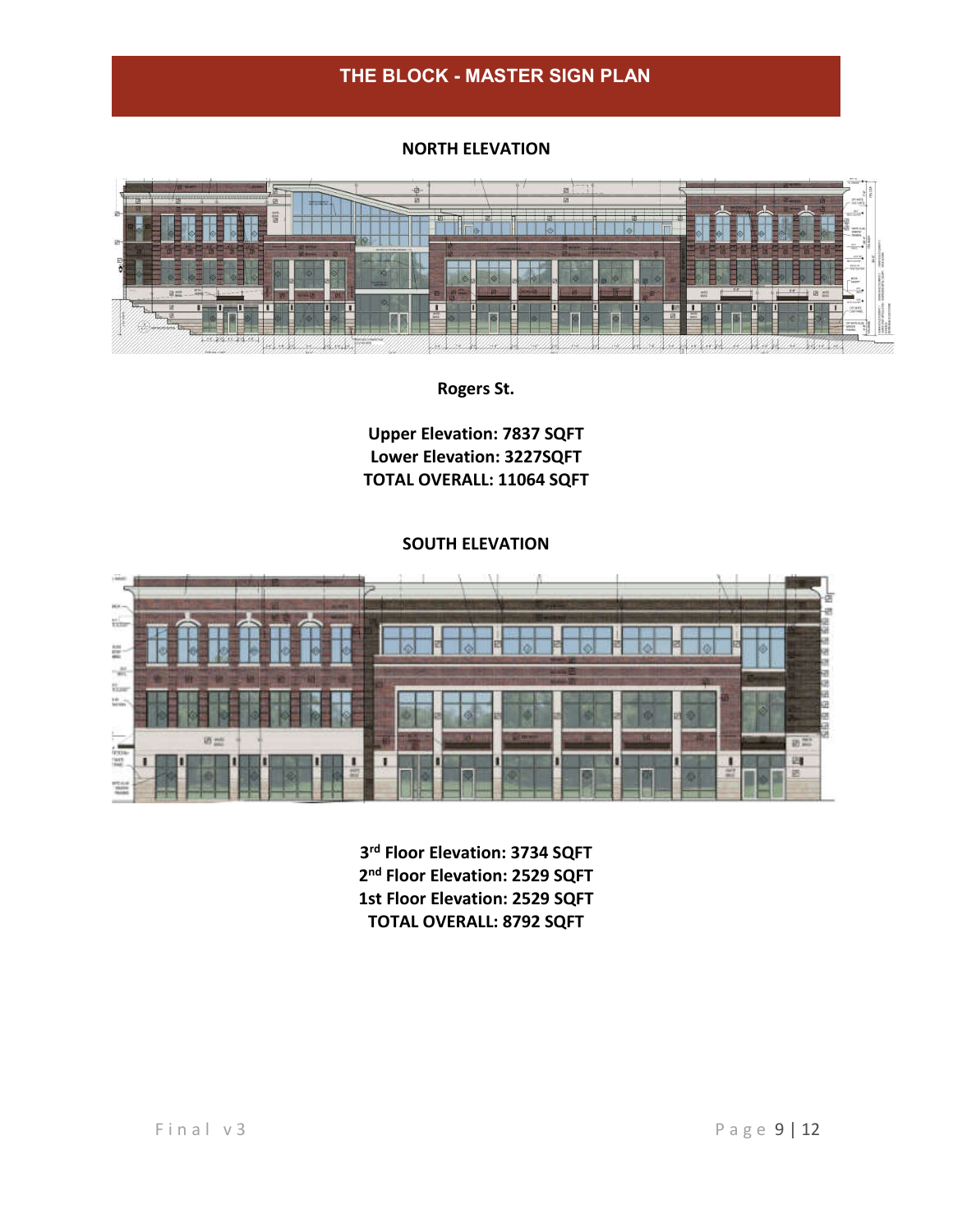## **DEVELOPMENT PROJECTING SIGNS (2)**

Vertical internally illuminated projecting signs located on the North East Corner of the building on East Elevation and the South West corner of the building on the West Elevation

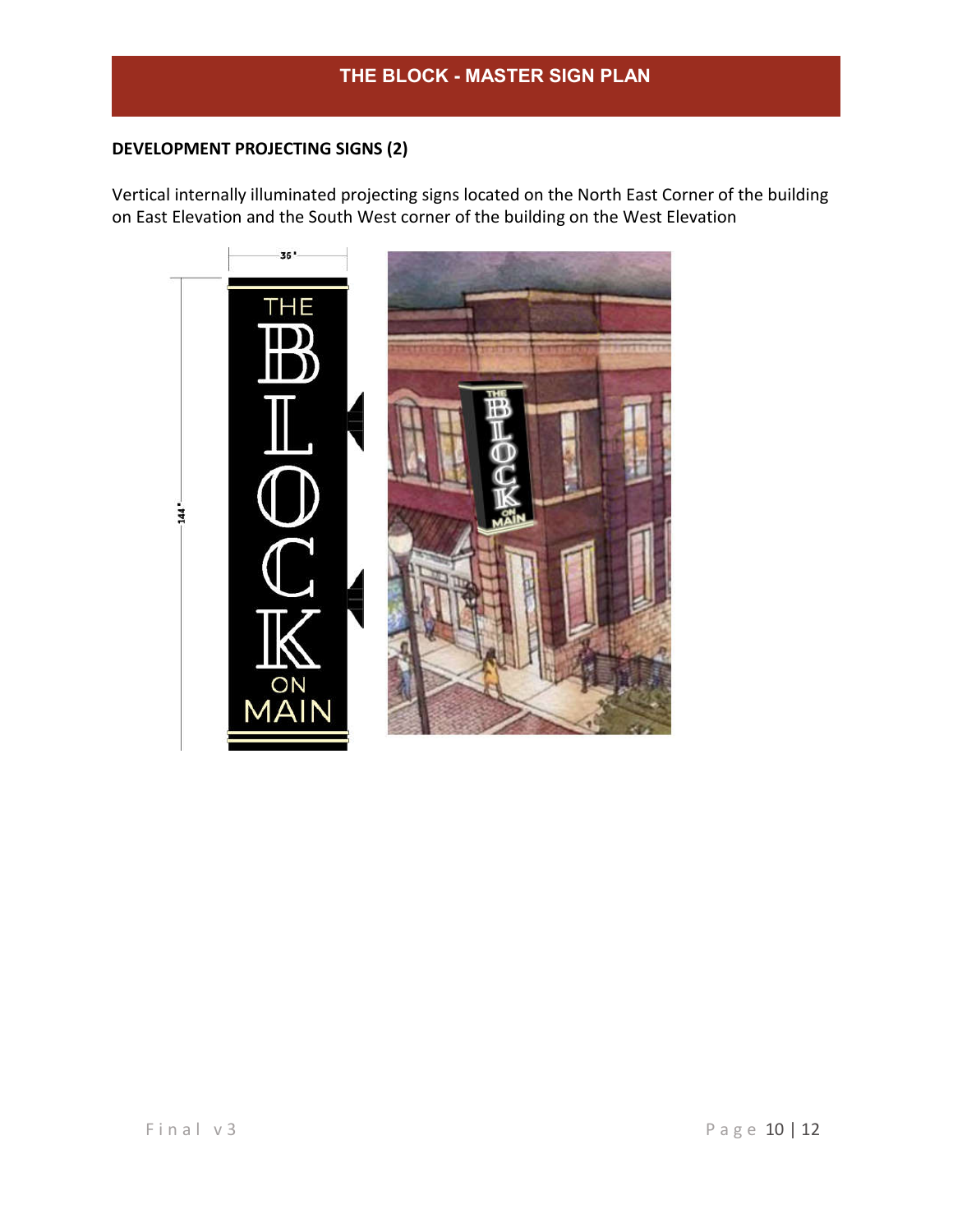## **DIRECTORY SIGNAGE**

Non-illuminated painted aluminum with first surface vinyl graphics on removable panels.



## **SIGN RESTRICTIONS**

- No signage will be attached to any other part of the structure except for those signs listed in this Master Sign Plan.
- All tenant wall signs will be halo-lit and illuminated with LEDs
- All signs will be made of aluminum.
- Paint finish will be satin.
- No illuminated interior signage is allowed within 2' of the exterior glass.
- Temporary signage limited to special events, signage allowable with Landlord and Town approval.

### **WINDOW SIGNAGE**

- May not exceed 25% of the square footage of the glazed area
	- o Glass area that is only interrupted by mullions will be considered contiguous for calculation purposes
- White vinyl letters with store name/logo/address and business hours are required on main entry door for 1st floor tenants and is limited to 4 square feet.
- No tenant shall install privacy vinyl or obscure visibility over allowed percentage mentioned above without prior approval of Landlord and in accordance with Town of Holly Springs regulations.

### **A-FRAME SIGNAGE**

- All A-frame signage must be Black "Signicade Deluxe" Double-sided A-Frame Display.
- Inserts are 24" x 36" and should be 1/8" thick substrate.
- A Frame signage must be placed in the area immediately adjacent to the Tenant space it is associated with.
- A frame signs may not be placed in the public Right of Way.
- A frame signs must be stored inside during non-business hours.
- No other free-standing temporary signage is permitted without prior Landlord approval.